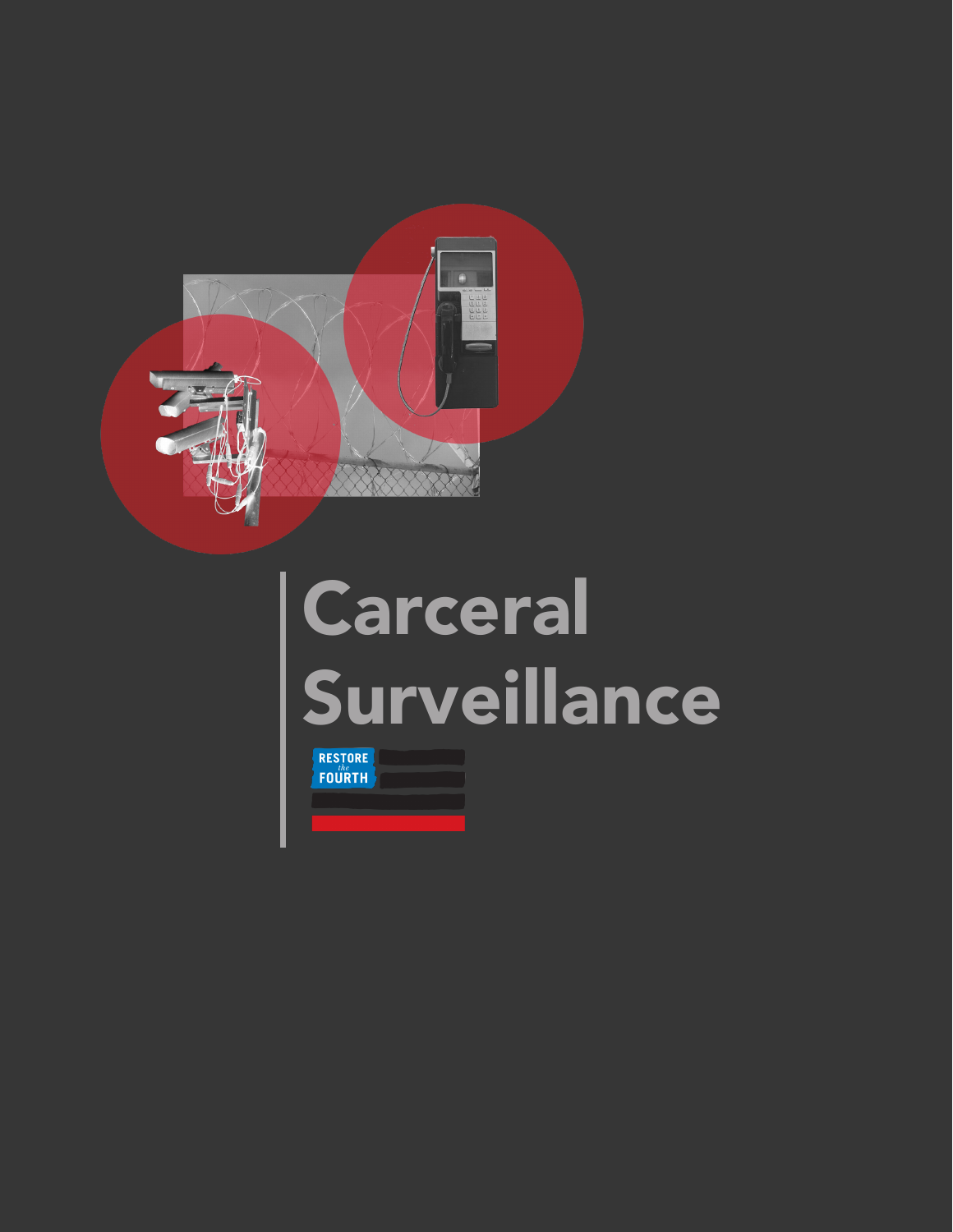Surveillance is a part of nearly all aspects of our criminal legal system but is at its worst in prisons potentially some of the most surveilled places on earth. Prisons make liberal use of surveillance technologies, from CCTV to more insidious forms of surveillance, like monitoring inmates' communications with the outside world. As Foucault and Bentham both knew, we can discern the future surveillance state we will endure, from watching what technologies get deployed in our prisons.

### The Pandemic's Effect on Prisoner Privacy

The COVID-19 pandemic has accelerated the amount and types of surveillance technologies used in prisons, often under the [guise](https://www.themarshallproject.org/2020/03/17/tracking-prisons-response-to-coronavirus) of protecting inmates from the spread of COVID. Prisons have performed [poorly](https://www.prisonpolicy.org/reports/failing_grades.html) at distancing, masking, testing and vaccinations for inmates. The mostly false notion early on in the pandemic that the virus spread via contaminated surfaces, and betterfounded concerns about in-person visitors transmitting COVID, allowed vendors to develop and prisons to implement new ways to increase prison surveillance and diminish physical contact. Prison life during COVID is a whole new level of terrifying; and at the same time, prisons seem intent on increasing the humiliation, exploitation and isolation of prisoners.

## What's Being Sold To Prison Authorities

Ordinary prison phone calls are already often ruinously expensive and are already often monitored. But new software systems take an already exploitative process, and render calls monitorable, rewindable, and searchable with audio keywords. It's a quantum leap in intrusiveness.

LEO Technologies' "Verus" product allows prisons to transcribe, listen to, and flag keywords in calls, using Amazon Web Services' AI technology. In January 2022, Restore The Fourth joined letters to DOJ's Civil Rights Division, Main DOJ and the New York State AG's office, highlighting the privacy issues with Verus and opposing its adoption.

Securus Technologies offers a variety of products, including voice and video calling. Originally, before three lawsuits forced a change, their contracts required prisons to remove in-person visits, enabling Securus to charge inmates and their families \$20 for a 20-minute call when before they'd be able to see and touch their families directly. But in every state, having even \$25 saved up for phone calls makes you ineligible for free soap, shampoo and sanitary products; prisoners in a pandemic are being forced to choose between hygiene and family ties.

Securus's technology illegally records privileged calls between prisoners and their attorneys. Securus also collects biometric information, including voice prints, without saying how long they store this information for. Their [privacy policy](https://www.aventiv.com/privacy/) reserves the right to share information from calls with law enforcement and "certain third parties," "for use in connection with and in support of law enforcement activities."

Many prisons have been turning to digitizing prisoner mail in an attempt to crack down on alleged drug smuggling. However, surveys show that most drugs smuggled into prisons come not through visitors and mail, but through [staff](https://www.prisonpolicy.org/blog/2018/12/06/jail-contraband/). Some prisons use "MailGuard," from SmartCommunications, to digitize all prison mail. Its website boasts "No contraband, no mess, no labor, and no cost." It says it cuts off the "last conduits of drugs and undocumented inmate communications with the outside world, eliminating contraband and streamlining inmate mail into a labor-free process." Another SmartCommunications product, "SmartTracker," allows those communicating with inmates to set up accounts to digitally track when their mail arrives. But those accounts also collect the sender's "email address, home address, IP address, GPS location, the names of devices used to access Smart Tracker, and any other accounts [senders] use."

Prisoners, in short, are to be allowed no "undocumented communications with the outside world", no physical visits, and no opportunity to touch anything or anyone from home. Prison libraries can be replaced by e-readers, which track what the prisoners are reading, charge them by the page, and can censor or delete a book prison authorities dislike at a moment's notice across the